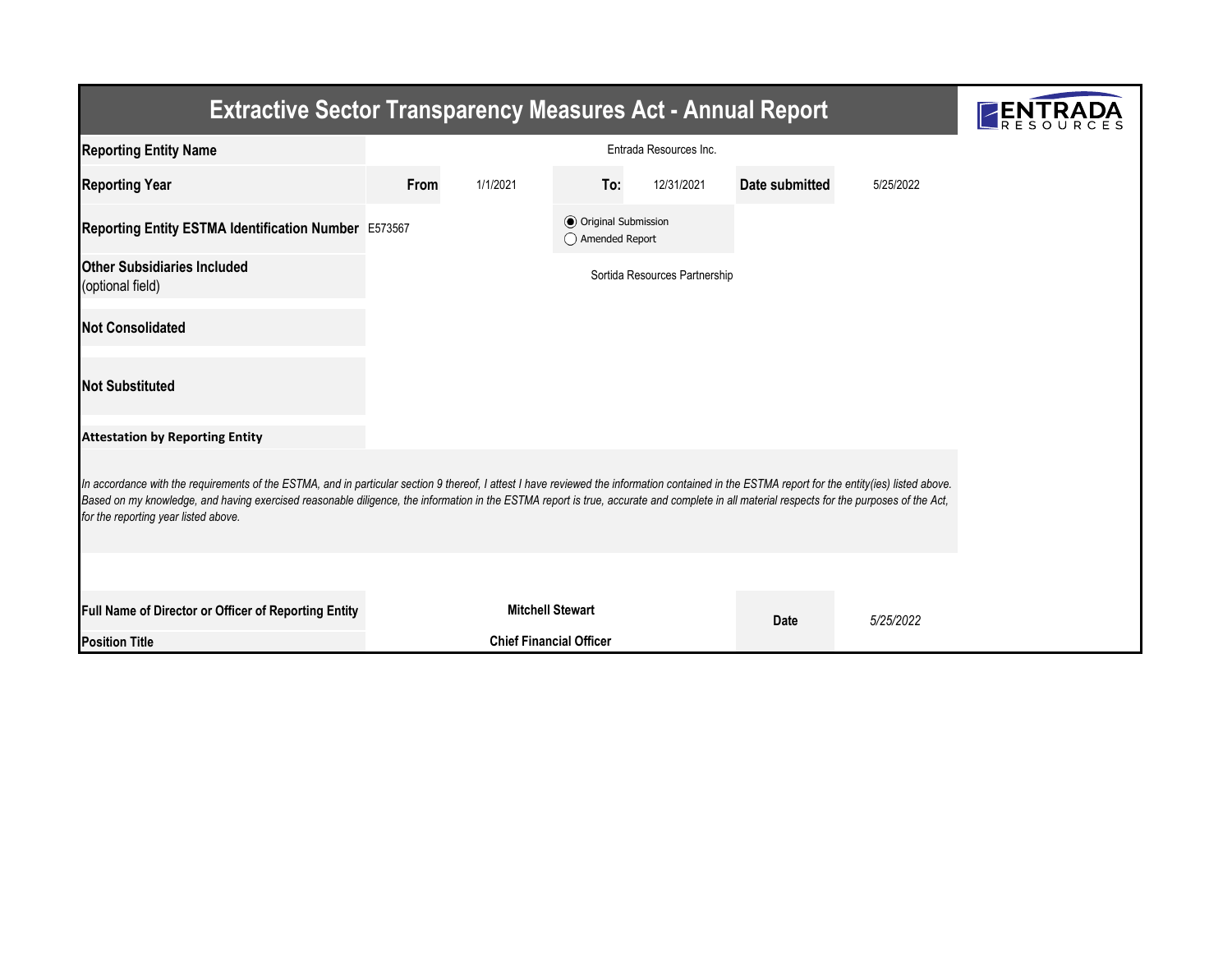| Extractive Sector Transparency Measures Act - Annual Report                                                                                                                      |                                                                                                                     |                                                                                 |              |                  |         |                                |                |                  |                                           |                                      |                                                                                                                                                                                                                                                                                                                                                                                                                                                                      |  |
|----------------------------------------------------------------------------------------------------------------------------------------------------------------------------------|---------------------------------------------------------------------------------------------------------------------|---------------------------------------------------------------------------------|--------------|------------------|---------|--------------------------------|----------------|------------------|-------------------------------------------|--------------------------------------|----------------------------------------------------------------------------------------------------------------------------------------------------------------------------------------------------------------------------------------------------------------------------------------------------------------------------------------------------------------------------------------------------------------------------------------------------------------------|--|
| <b>Reporting Year</b><br><b>Reporting Entity Name</b><br><b>Reporting Entity ESTMA</b><br><b>Identification Number</b><br><b>Subsidiary Reporting</b><br>Entities (if necessary) | From:<br>1/1/2021<br>To:<br>12/31/2021<br>CAD<br><b>Currency of the Report</b><br>Entrada Resources Inc.<br>E573567 |                                                                                 |              |                  |         |                                |                |                  |                                           |                                      |                                                                                                                                                                                                                                                                                                                                                                                                                                                                      |  |
|                                                                                                                                                                                  | <b>Payments by Payee</b>                                                                                            |                                                                                 |              |                  |         |                                |                |                  |                                           |                                      |                                                                                                                                                                                                                                                                                                                                                                                                                                                                      |  |
| Country                                                                                                                                                                          | Payee Name <sup>1</sup>                                                                                             | Departments, Agency,<br>etc within Payee that<br>Received Payments <sup>2</sup> | <b>Taxes</b> | <b>Royalties</b> | Fees    | <b>Production Entitlements</b> | <b>Bonuses</b> | <b>Dividends</b> | Infrastructure<br>Improvement<br>Payments | <b>Total Amount paid to</b><br>Payee | Notes <sup>34</sup>                                                                                                                                                                                                                                                                                                                                                                                                                                                  |  |
| Canada -Alberta                                                                                                                                                                  | <b>Clearwater County</b>                                                                                            |                                                                                 | 584,000      |                  | 31,000  |                                |                |                  |                                           | 615,000                              |                                                                                                                                                                                                                                                                                                                                                                                                                                                                      |  |
| Canada -Alberta                                                                                                                                                                  | Province of Alberta                                                                                                 |                                                                                 |              | 5,229,000        | 87,000  |                                |                |                  |                                           |                                      | Government of Alberta, Alberta Petroleum Marketing<br>Commission (APMC) and Alberta Energy<br>Crown oil royalties of \$3,303,000 were paid in-kind<br>5,316,000 and are valued at the cost to the Company, which is<br>calculated as the volumes taken in-kind based on the<br>Alberta Reference Price for Entrada's grade of crude<br>oil. The remainder are Crown Gas royalties paid<br>directly to Alberta Energy two months after the<br>royalties are incurred. |  |
| Canada -Alberta                                                                                                                                                                  | Alberta Energy Regulator                                                                                            |                                                                                 |              |                  | 151,000 |                                |                |                  |                                           |                                      | 151,000 AER Adminitration Fees and Orphan Well Levy                                                                                                                                                                                                                                                                                                                                                                                                                  |  |
|                                                                                                                                                                                  |                                                                                                                     |                                                                                 |              |                  |         |                                |                |                  |                                           |                                      |                                                                                                                                                                                                                                                                                                                                                                                                                                                                      |  |
|                                                                                                                                                                                  |                                                                                                                     |                                                                                 |              |                  |         |                                |                |                  |                                           |                                      |                                                                                                                                                                                                                                                                                                                                                                                                                                                                      |  |
|                                                                                                                                                                                  |                                                                                                                     |                                                                                 |              |                  |         |                                |                |                  |                                           |                                      |                                                                                                                                                                                                                                                                                                                                                                                                                                                                      |  |
|                                                                                                                                                                                  |                                                                                                                     |                                                                                 |              |                  |         |                                |                |                  |                                           |                                      |                                                                                                                                                                                                                                                                                                                                                                                                                                                                      |  |
|                                                                                                                                                                                  |                                                                                                                     |                                                                                 |              |                  |         |                                |                |                  |                                           |                                      |                                                                                                                                                                                                                                                                                                                                                                                                                                                                      |  |
|                                                                                                                                                                                  |                                                                                                                     |                                                                                 |              |                  |         |                                |                |                  |                                           |                                      |                                                                                                                                                                                                                                                                                                                                                                                                                                                                      |  |
|                                                                                                                                                                                  |                                                                                                                     |                                                                                 |              |                  |         |                                |                |                  |                                           |                                      |                                                                                                                                                                                                                                                                                                                                                                                                                                                                      |  |
|                                                                                                                                                                                  |                                                                                                                     |                                                                                 |              |                  |         |                                |                |                  |                                           |                                      |                                                                                                                                                                                                                                                                                                                                                                                                                                                                      |  |
|                                                                                                                                                                                  |                                                                                                                     |                                                                                 |              |                  |         |                                |                |                  |                                           |                                      |                                                                                                                                                                                                                                                                                                                                                                                                                                                                      |  |
|                                                                                                                                                                                  |                                                                                                                     |                                                                                 |              |                  |         |                                |                |                  |                                           |                                      |                                                                                                                                                                                                                                                                                                                                                                                                                                                                      |  |
|                                                                                                                                                                                  |                                                                                                                     |                                                                                 |              |                  |         |                                |                |                  |                                           |                                      |                                                                                                                                                                                                                                                                                                                                                                                                                                                                      |  |
|                                                                                                                                                                                  |                                                                                                                     |                                                                                 |              |                  |         |                                |                |                  |                                           |                                      |                                                                                                                                                                                                                                                                                                                                                                                                                                                                      |  |
|                                                                                                                                                                                  |                                                                                                                     |                                                                                 |              |                  |         |                                |                |                  |                                           |                                      |                                                                                                                                                                                                                                                                                                                                                                                                                                                                      |  |
|                                                                                                                                                                                  |                                                                                                                     |                                                                                 |              |                  |         |                                |                |                  |                                           |                                      |                                                                                                                                                                                                                                                                                                                                                                                                                                                                      |  |
|                                                                                                                                                                                  |                                                                                                                     |                                                                                 |              |                  |         |                                |                |                  |                                           |                                      |                                                                                                                                                                                                                                                                                                                                                                                                                                                                      |  |
| <b>Additional Notes:</b>                                                                                                                                                         |                                                                                                                     |                                                                                 |              |                  |         |                                |                |                  |                                           |                                      |                                                                                                                                                                                                                                                                                                                                                                                                                                                                      |  |